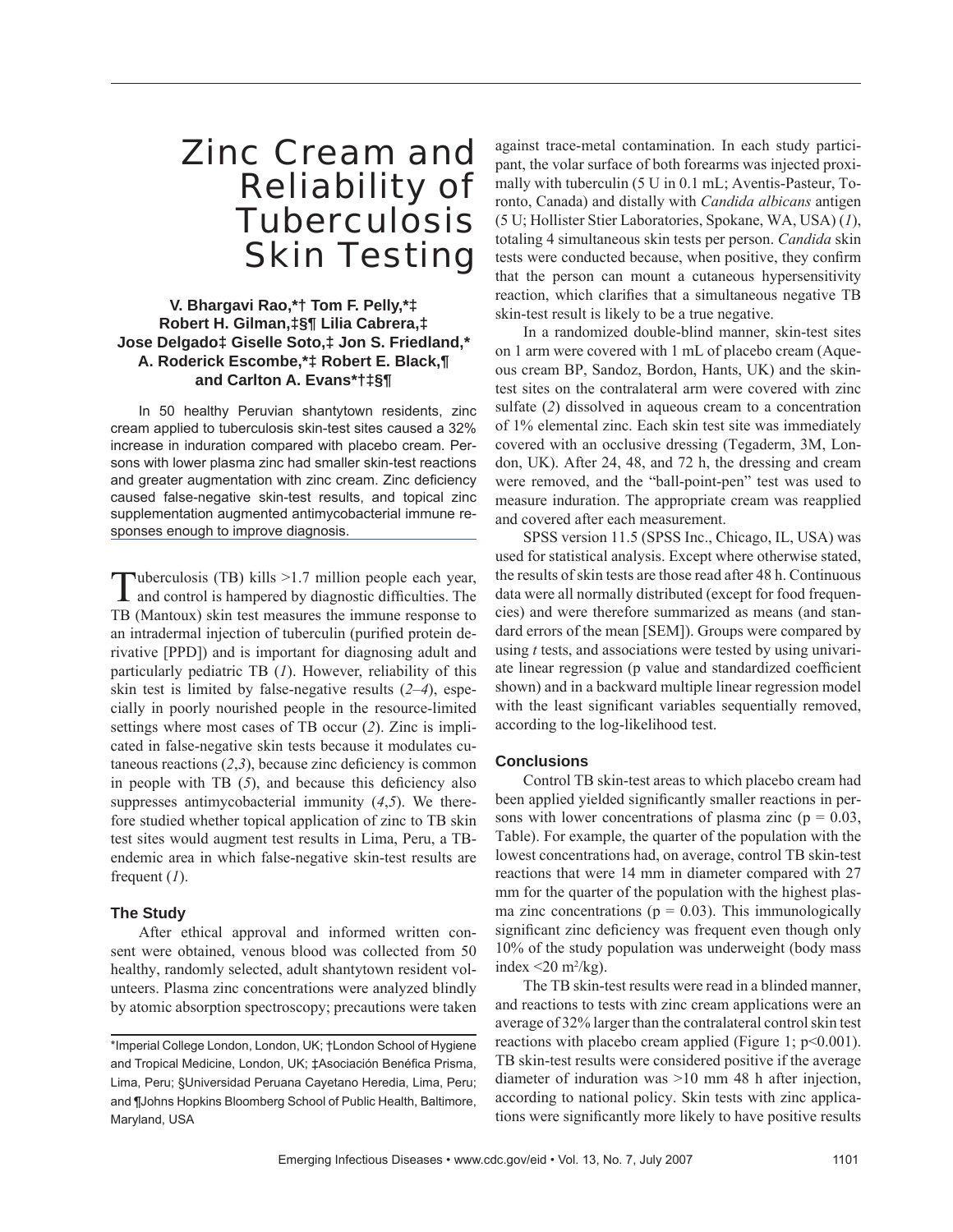### **DISPATCHES**

Table. Population characteristics for the participants who had simultaneous skin tests with and without zinc and associations with size of tuberculosis (TB) skin-test reaction

| Characteristic*                                                                         | Mean (SEM) <sup>+</sup> or %<br>$(n = 50)$ | Association with size of control TB skin-test reaction (mm) |                |                             |      |
|-----------------------------------------------------------------------------------------|--------------------------------------------|-------------------------------------------------------------|----------------|-----------------------------|------|
|                                                                                         |                                            | Univariate analysis                                         |                | Multiple regression         |      |
|                                                                                         |                                            | Coefficient                                                 | p              | Coefficient                 | p    |
| Nutritional assessment‡§                                                                |                                            |                                                             |                |                             |      |
| Body mass index ( $kg/m^2$ )                                                            | 24 (0.52)                                  | 0.2                                                         | 0.3            |                             |      |
|                                                                                         | 10% underweight (<20)                      |                                                             |                |                             |      |
| Anthropometric protein status<br>(corrected arm muscle area; cm <sup>2</sup> )          | 36(1.4)                                    | 0.2                                                         | 0.09           |                             |      |
| Anthropometric fat status<br>(arm fat area; $cm2$ )                                     | 14(1.1)                                    | 0.0008                                                      | 1              |                             |      |
| Plasma zinc (mg/L; $n = 49$ )                                                           | 0.66(0.17)<br>31% deficient (<0.6)         | 0.3                                                         | 0.04           | 0.3                         | 0.03 |
| Minor incidental health symptoms                                                        | 38%                                        | 0.06                                                        | 0.7            |                             |      |
| TB risk factors                                                                         |                                            |                                                             |                |                             |      |
| Age, y                                                                                  | 32(1.3)                                    | 0.2                                                         | 0.2            | 0.3                         | 0.02 |
| Male                                                                                    | 38%                                        | 0.3                                                         | 0.03           | 0.4                         | 0.01 |
| Past close contact with a TB patient or<br>past proven diagnosis of TB                  | 42%                                        | 0.1                                                         | 0.4            |                             |      |
| Presence of Baccilus Calmette-Guérin<br>vaccine scar(s)                                 | 86%                                        | 0.2                                                         | 0.3            |                             |      |
| Overcrowding (persons/room)                                                             | 1.3(0.08)                                  | $-0.2$                                                      | 0.9            | 0.2                         | 0.09 |
| Poor household ventilation (subjective<br>assessment)                                   | 24%                                        | $-0.002$                                                    | 1              |                             |      |
| Socioeconomic status                                                                    |                                            |                                                             |                |                             |      |
| Food spending/person/d (\$US)                                                           | 0.75(0.05)                                 | 0.1                                                         | 0.5            |                             |      |
| Dirt floor throughout the home                                                          | 38%                                        | $-0.06$                                                     | 0.7            |                             |      |
| Home built from temporary materials                                                     | 72%                                        | 0.1                                                         | 0.5            |                             |      |
| No in-house sanitation                                                                  | 84%                                        | 0.05                                                        | 0.7            |                             |      |
| No piped water to home<br>*\ /wateletee that were tailor and a TD elder that were after | 84%<br>مرزم مالان مالان                    | $-0.07$                                                     | 0.6<br>$-0.41$ | that TD although as a suite |      |

\*Variables that may influence TB skin-test reaction size are shown together with their associations with the size of the control TB skin-test reactions associated with only zinc cream application.

†SEM, standard error of the mean.

‡Food frequencies: in the previous week, alcohol had been consumed a median of 1 time (median 1 U), dairy produce 3 times, fruit/vegetables 5 times, meat/fish 6 times, and rice/bread/cereals daily.

§Persons with infrequent meat/fish consumption had lower protein stores on muscle anthropometry (p = 0.02), and this tended to be associated with smaller skin-test reactions, as previously reported (*1,2*).

than the simultaneous contralateral control skin tests with placebo cream applications (94% zinc vs. 76% placebo, p  $= 0.01$ ). Topical zinc caused greater TB skin-test augmentation in persons with lower plasma zinc concentrations (correlation coefficient  $[R] = 0.3$ ,  $p = 0.05$ ), and persons with absolute plasma zinc deficiency  $\langle 0.6 \text{ mg/L} \rangle$  had significantly greater zinc-mediated augmentation (Figure 2, p  $= 0.02$ ). Zinc cream had no effect in persons with normal plasma zinc concentrations. Thus, zinc cream significantly augmented TB skin-test reactions only in persons deficient in zinc (Figure 2).

TB skin tests are usually read 48 h after PPD injection; however, in this study, additional readings were done at 24 and 72 h, at which time results, similar to those at 48 h, demonstrated that zinc cream caused larger TB skin-test reactions (both p<0.02) and more positive test results (both p<0.006). Furthermore, at 72 and 48 h, this zinc-mediated augmentation was greater in zinc-deficient persons ( $p =$ 0.006), although the similar trend at 24 h was not statistically significant. The magnitude of skin-test augmentation

with zinc cream, the plasma zinc concentration, and the anthropometric measures had no significant associations with other studied factors except as noted in the Table.

The effect of zinc on the *Candida* skin-test results was similar to the effect on the TB skin-test results. Specifi cally, the *Candida* skin-test reactions with zinc cream were an average of 23% larger than the contralateral skintest reactions associated with placebo cream applied in a double-blind manner (p<0.001). *Candida* skin-test results were considered positive if the average diameter of induration was >5 mm (*1*), and 78% of *Candida* skin-test results associated with zinc application were positive, compared with 64% with placebo cream ( $p = 0.01$ ). Zinc-mediated TB and *Candida* skin-test augmentation were associated (*R*  $= 0.3$ ,  $p = 0.05$ ), but zinc-mediated *Candida* skin-test augmentation was not significantly associated with any of the variables in the Table.

The control skin tests with placebo cream yielded larger reactions ( $p = 0.005$ ) and were more likely to be positive  $(p = 0.005)$  than concurrent skin tests on 97 other randomly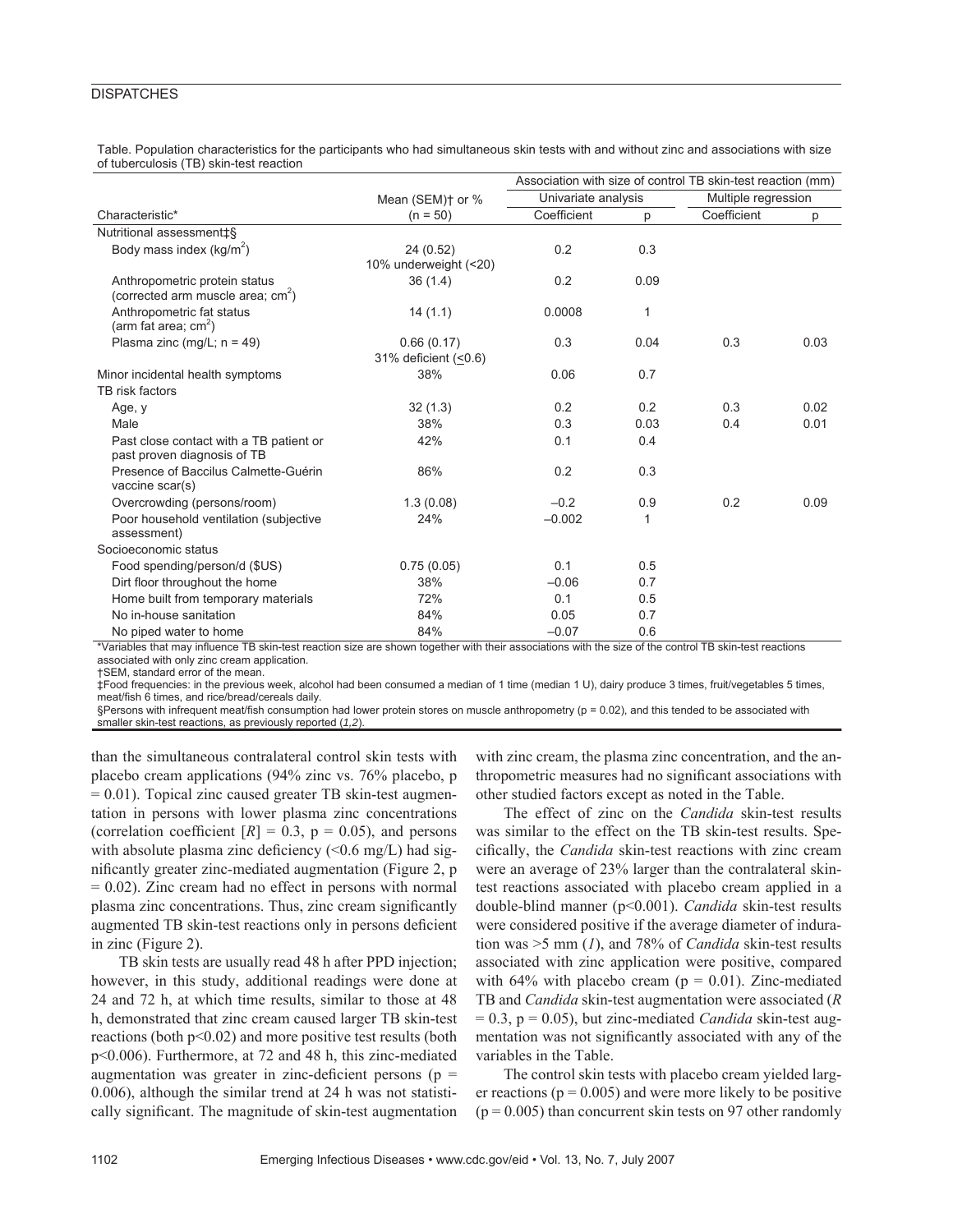

Figure 1. Effect of topical zinc on size of tuberculosis (TB) skintest reaction. Each line represents the size of the 2 TB skin-test reactions for 1 person with placebo cream (on the left of the graph) and topical zinc cream (on the right). Circles show the mean TB skin-test reaction size without and with topical zinc, with standard error bars.

selected healthy volunteers in the same community (data not shown). These 97 skin tests were each performed on 1 arm only, and no creams were applied; the mean diameter of induration was 16.4 mm (SEM 1.9 mm), and 52% were TB skin-test positive (>10 mm). Although the design of this part of the study prevented blinded assessment, this comparison implies that in the 50 persons with simultaneous bilateral skin tests, zinc absorption through the skin may have partially augmented the contralateral control skin-test reactions to which placebo cream was applied. Although the local direct effect at the site of zinc cream application was significantly greater, systemic zinc absorption may have caused the effect of zinc cream to be underestimated; this hypothesis is being further investigated.

Zinc status is difficult to reliably assess  $(2-4)$ . However, low plasma zinc significantly predicted small skintest reactions and the magnitude of the immunologic response to topical supplementation. Thus, zinc cream had a specific effect, namely, reversing the skin-test suppression of zinc deficiency. Topical zinc supplementation applied to the arms of persons who received TB skin tests therefore identified persons in whom zinc deficiency was sufficient to suppress antimycobacterial immune responses and quantified the immune-potentiating effect of supplementation. This approach may similarly facilitate the therapeutic evaluation of other micronutrients and immunomodulatory compounds.

Zinc cream had no effect in persons with adequate concentrations of zinc; however, persons who were deficient in zinc but otherwise apparently healthy had suppressed skintest reactions, despite the absence of frank malnutrition; this suppression was reversed by the application of zinc cream. Thus, zinc cream application corrected false-negative TB skin-test reactions caused by zinc deficiency, allowed more sensitive diagnosis, and hence facilitated appropriate treatment of latent TB infection. Topical zinc is a simple and relatively inexpensive method of enhancing reliability of the established TB skin test for diagnosing this neglected disease. This has public health implications because the TB skin test is central to the problematic area of diagnosing TB infection and disease, especially in children who are prone to both zinc deficiency  $(2,4)$  and false-negative skintest results (*1*). Therefore, the zinc-mediated augmentation of TB skin testing that we have demonstrated may facilitate the diagnosis of adult and pediatric cases of TB in regions where micronutrient deficiency is prevalent.

In conclusion, this study demonstrated that physiologically significant subclinical zinc deficiency was common in this population, that low plasma zinc predicted negative TB skin-test results, and that topical zinc supplementation augmented local antimycobacterial immune responses sufficiently to reverse this anergy of micronutrient deficiency.



Figure 2. Association between plasma zinc concentration and response to topical zinc. The association is shown between plasma zinc concentration and the magnitude of augmentation of the purified protein derivative skin test with topical zinc. The normal range of plasma zinc (>0.6 mg/L) is also indicated.